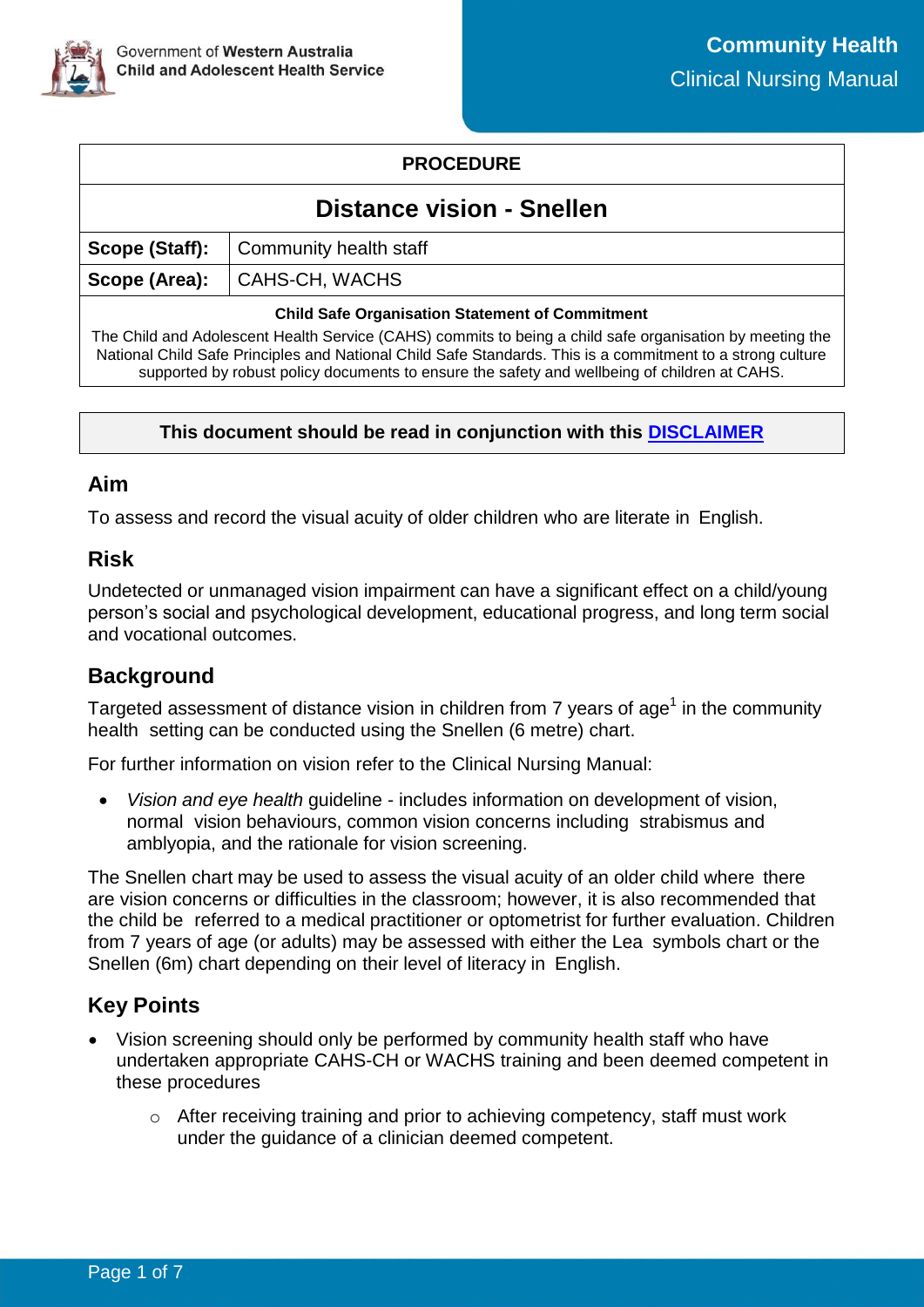- For cultural considerations when caring for Aboriginal<sup>\*</sup> children and families, refer to [Related resources to assist service provision to Aboriginal clients.](#page-6-0)
- The individual must be familiar with the (English) alphabet or be able to "draw" letters in the air.
- Prior to performing the test, it is important to obtain a history about the client's vision. This may be from the client, parent or school staff and include factors such as a history of headaches or blurred vision.
- The Cover Test (CT) and Corneal Light Reflex (CLR) should be performed in addition to the Snellen vision testing to contribute to an overall assessment of the eye.
- A normal Snellen result does not necessarily exclude the presence of other treatable eye conditions
	- o Any client with a vision concern, despite a normal visual acuity screening result should be referred to their medical practitioner or an optometrist (if client aged over 8 years of age) for a more comprehensive assessment or referral.
- The Snellen chart should be checked prior to use to make sure it is not discoloured or damaged in any way. It should be stored with a plain sheet of paper in between to prevent the letters being blurred.
- The test type consists of black letters on a white background, and contains seven or eight rows of letters, each line diminishing in size and labelled 60, 36, 24, 18, 12, 9 and 6. There are 2 rows of size 6 letters.
- Community health nurses (nurses) must follow the organisation's overarching Infection Control Policies and perform hand hygiene in accordance with WA Health guidelines at all appropriate stages of the procedure.

# **Equipment**

- Snellen Alphabetical Chart (6m)
	- $\circ$  Note: Old charts are one sided and have two 6/6 lines. New charts have a different chart on either side with one 6/6 line and one 6/5 line per chart
- Pointer (preferably telescopic)
- Tape measure and marker (or tape for marking distance)
- Two pairs of occlusion glasses (right and left)
- Tripod or easel (recommended).

-

OD 0435/13 - Within Western Australia, the term Aboriginal is used in preference to Aboriginal and Torres Strait Islander, in recognition that Aboriginal people are the original inhabitants of Western Australia. No disrespect is intended to our Torres Strait Islander colleagues and community.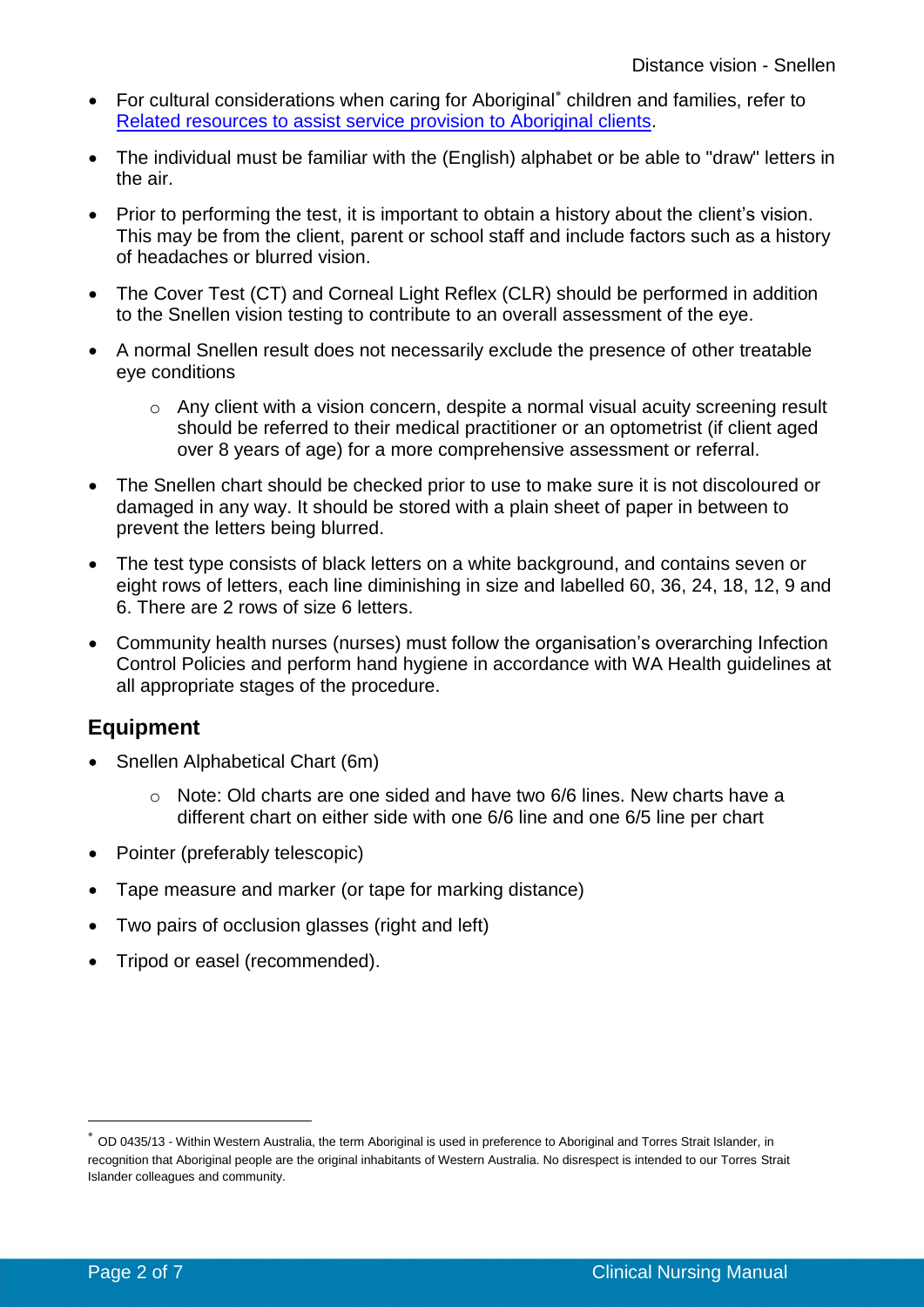# **Process**

| <b>Steps</b>                |                                                                                                                                                                                                                                                                                                        | <b>Additional Information</b> |                                                                                                                                                                                                                                                                                                                                                    |  |
|-----------------------------|--------------------------------------------------------------------------------------------------------------------------------------------------------------------------------------------------------------------------------------------------------------------------------------------------------|-------------------------------|----------------------------------------------------------------------------------------------------------------------------------------------------------------------------------------------------------------------------------------------------------------------------------------------------------------------------------------------------|--|
| ٠                           | 1. Engagement and consent<br>Ensure either written or verbal consent<br>from the parent/caregiver or client (if<br>deemed a mature minor) has been<br>obtained prior to proceeding with<br>assessment.<br>Explain the procedure to the client. Allow<br>sufficient time for discussion of<br>concerns. | $\bullet$<br>$\bullet$        | If obtaining verbal consent, discuss with<br>the parent/caregiver/mature minor<br>whether they consent to sharing of<br>information with relevant school staff.<br>Section 337(1) of the Health<br>(Miscellaneous Provisions) Act 1911<br>authorises nurses specified in the<br>schedule to examine a child without<br>parent consent if required. |  |
|                             | 2. Preparation                                                                                                                                                                                                                                                                                         |                               |                                                                                                                                                                                                                                                                                                                                                    |  |
|                             | Secure a well-lit room with adequate<br>space.                                                                                                                                                                                                                                                         | $\bullet$                     | Light should be dispersed evenly<br>throughout the area of testing.                                                                                                                                                                                                                                                                                |  |
| $\bullet$                   | Measure 6 metres from the Snellen chart<br>to the position where the client will<br>sit/stand.<br>Stand or sit the client.                                                                                                                                                                             | $\bullet$                     | Accurate measurement will ensure<br>validity of testing.                                                                                                                                                                                                                                                                                           |  |
|                             |                                                                                                                                                                                                                                                                                                        |                               | The Snellen chart should be vertical and<br>at the client's eye level                                                                                                                                                                                                                                                                              |  |
| $\bullet$                   | Observe the client's eyes, head posture<br>and alignment while client is in a relaxed<br>state.                                                                                                                                                                                                        | $\bullet$                     | The chart should be mounted on the wall<br>or an easel.                                                                                                                                                                                                                                                                                            |  |
| 3. Vision procedure         |                                                                                                                                                                                                                                                                                                        |                               |                                                                                                                                                                                                                                                                                                                                                    |  |
|                             | Test each eye separately.                                                                                                                                                                                                                                                                              | $\bullet$                     | Testing the weaker eye first may lessen                                                                                                                                                                                                                                                                                                            |  |
|                             | Occlude the eye with occluder glasses<br>or other occluder<br>if one eye is suspected to be<br>$\circ$<br>weaker than the other, test that<br>eye first. <sup>2</sup>                                                                                                                                  |                               | the feeling of failure, clinical judgement<br>should be used.                                                                                                                                                                                                                                                                                      |  |
|                             |                                                                                                                                                                                                                                                                                                        | $\bullet$                     | If necessary, it is acceptable to briefly<br>point to a letter using a pointer                                                                                                                                                                                                                                                                     |  |
|                             | Stand next to the chart and start testing<br>from the top. Test one letter from each<br>line to 6/12 line and then test all letters<br>on the 6/9 line.                                                                                                                                                | $\bullet$                     | Do not leave the pointer close to the<br>letter because it makes fixation easier,<br>especially in the case of amblyopia.                                                                                                                                                                                                                          |  |
|                             |                                                                                                                                                                                                                                                                                                        | $\bullet$                     | Do not isolate letters                                                                                                                                                                                                                                                                                                                             |  |
| <b>Testing the 6/6 line</b> |                                                                                                                                                                                                                                                                                                        | $\bullet$                     | Using a second Snellen chart will reduce<br>the chances of the client memorising.                                                                                                                                                                                                                                                                  |  |
|                             | The method for testing the 6/6 line is<br>dependent on the Snellen chart<br>available.                                                                                                                                                                                                                 |                               | The bottom line on the new chart is 6/5<br>and not tested.                                                                                                                                                                                                                                                                                         |  |
|                             | Choose method 4a, if the chart has two<br>6/6 lines, and 4b, if the chart has one                                                                                                                                                                                                                      |                               |                                                                                                                                                                                                                                                                                                                                                    |  |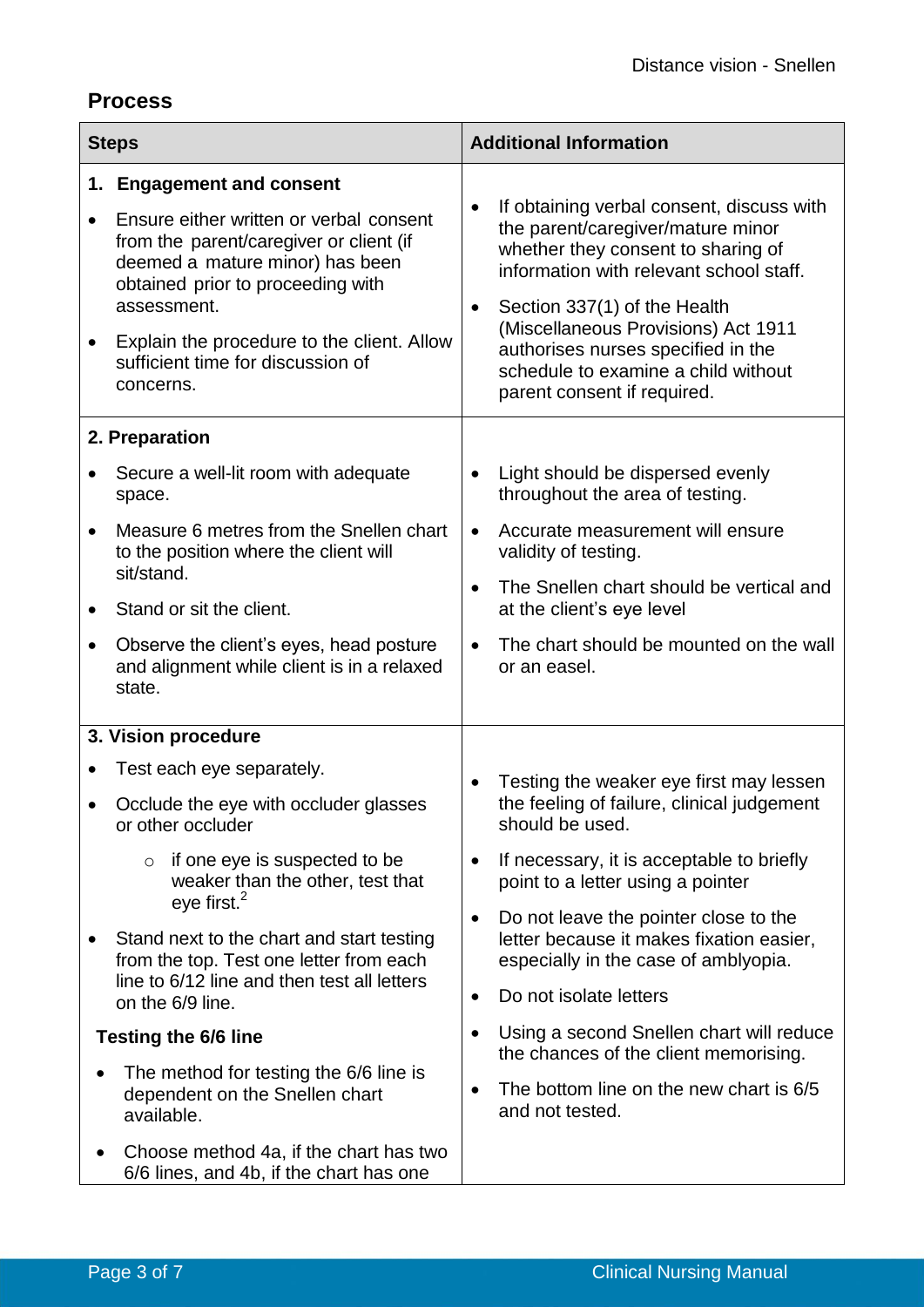| <b>Steps</b>                                                                                                                                    |                                                                                                                        | <b>Additional Information</b>                                                                                                                                                                                                                                                                                                                   |  |  |
|-------------------------------------------------------------------------------------------------------------------------------------------------|------------------------------------------------------------------------------------------------------------------------|-------------------------------------------------------------------------------------------------------------------------------------------------------------------------------------------------------------------------------------------------------------------------------------------------------------------------------------------------|--|--|
| 6/6 line per side.                                                                                                                              |                                                                                                                        |                                                                                                                                                                                                                                                                                                                                                 |  |  |
| 4a. Old chart with two 6/6 lines                                                                                                                |                                                                                                                        |                                                                                                                                                                                                                                                                                                                                                 |  |  |
|                                                                                                                                                 | Test first 6/6 line for right eye and then<br>second 6/6 line for left eye.                                            |                                                                                                                                                                                                                                                                                                                                                 |  |  |
|                                                                                                                                                 | 4b. New chart with one 6/6 line per side                                                                               |                                                                                                                                                                                                                                                                                                                                                 |  |  |
| Use one side of the chart to test the<br>right/first eye to the 6/6 line then flip the<br>chart over and test the other eye to the<br>6/6 line. |                                                                                                                        |                                                                                                                                                                                                                                                                                                                                                 |  |  |
|                                                                                                                                                 | 4. Results                                                                                                             |                                                                                                                                                                                                                                                                                                                                                 |  |  |
|                                                                                                                                                 | If the client makes one or less errors<br>on the 6/6 line for either eye then the<br>visual acuity is recorded as 6/6. | The smallest line that the client can<br>read (VA) is expressed as a fraction<br>(e.g. 6/6).                                                                                                                                                                                                                                                    |  |  |
|                                                                                                                                                 | No action is required if the<br>$\circ$<br>client's visual acuity is 6/6 in<br>both eyes                               | The upper number refers to the<br>distance the chart is from the client<br>and the lower number refers to the                                                                                                                                                                                                                                   |  |  |
|                                                                                                                                                 | If the client makes 2 or more errors on<br>the 6/6 line for either eye then the<br>result is recorded as 6/9.          | distance in metres at which a person<br>with no impairment can see the chart. <sup>2</sup>                                                                                                                                                                                                                                                      |  |  |
| 6. Communicate results with<br>parent/caregiver                                                                                                 |                                                                                                                        |                                                                                                                                                                                                                                                                                                                                                 |  |  |
|                                                                                                                                                 | Explain results to parent/caregiver,<br>including concerns if present.                                                 | Refer to Language Services policy for<br>$\bullet$<br>information on accessing interpreters.<br>It is recommended that staff use the<br>correct terminology when discussing any<br>vision results with the parent or<br>caregiver. The use of the term 'lazy eye'<br>can be misleading as it can relate to<br>several different eye conditions. |  |  |
|                                                                                                                                                 | If parent/caregiver not present;                                                                                       |                                                                                                                                                                                                                                                                                                                                                 |  |  |
|                                                                                                                                                 | Contact to discuss if there are any<br>$\circ$<br>concerns and need for referral as<br>appropriate.                    |                                                                                                                                                                                                                                                                                                                                                 |  |  |
|                                                                                                                                                 | Provide results in writing using<br>$\circ$<br><b>CHS142 Referral to Community</b><br>Health Nurse.                    | If a vision concern is detected, inform<br>٠<br>the classroom teacher. This may include<br>recommendations on seating or other                                                                                                                                                                                                                  |  |  |
|                                                                                                                                                 | Provide a copy of the results to the<br>school on completion of the health<br>assessment.                              | strategies to support the client in the<br>classroom whilst awaiting referral follow-<br>up.                                                                                                                                                                                                                                                    |  |  |
|                                                                                                                                                 |                                                                                                                        | If unable to contact parent/caregiver to<br>$\bullet$<br>discuss a concern, follow CAHS-CH or<br>WACHS processes to provide effective<br>communication with the family.                                                                                                                                                                         |  |  |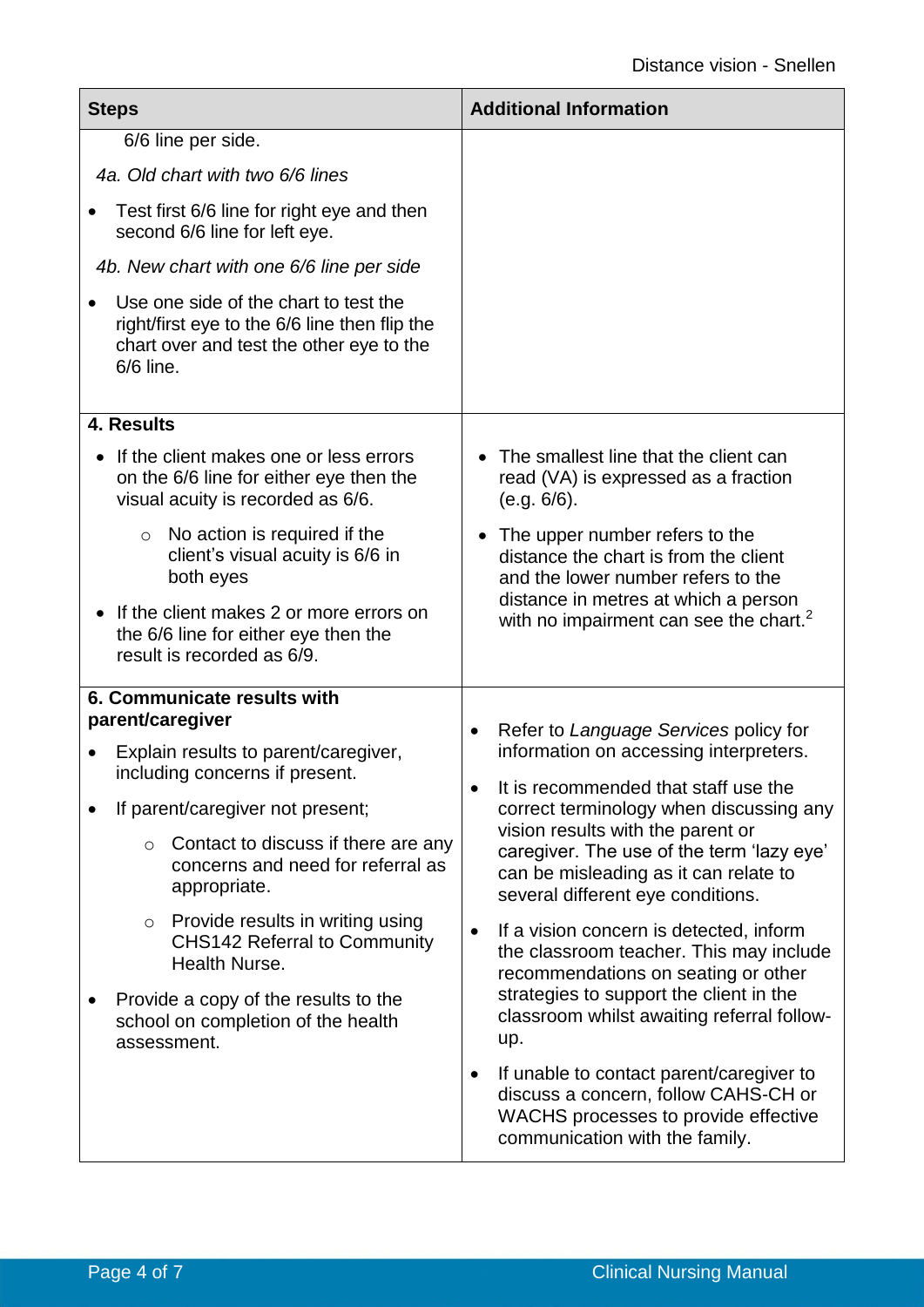| <b>Steps</b> |                                                                                                                                                                                                                                                                                                                                                                                                                                                                                                                                                                                                                                                                         | <b>Additional Information</b>                                                                                                                                                                                                                                                                                                                                                                                                                                   |
|--------------|-------------------------------------------------------------------------------------------------------------------------------------------------------------------------------------------------------------------------------------------------------------------------------------------------------------------------------------------------------------------------------------------------------------------------------------------------------------------------------------------------------------------------------------------------------------------------------------------------------------------------------------------------------------------------|-----------------------------------------------------------------------------------------------------------------------------------------------------------------------------------------------------------------------------------------------------------------------------------------------------------------------------------------------------------------------------------------------------------------------------------------------------------------|
|              | 7. Referral and follow up<br>Any errors on the 6/9 line or above<br>require a referral.<br>Discuss and obtain consent for referral<br>from parent/caregiver/mature minor.<br>Where results and clinical judgement<br>indicate, provide a referral to an<br>optometrist and/or medical practitioner.<br>Include Snellen vision results in referral<br>along with information about other<br>assessments (e.g. Corneal Light<br>Reflection, Cover test).<br>For clients at risk, follow up must occur<br>with parents/caregivers to determine if<br>the referral has been actioned. This<br>includes clients of concern, children in<br>care, or those with urgent vision | Where there are any vision concerns,<br>$\bullet$<br>and/or any anomalies are observed<br>during the assessment, such as turning<br>of the head during testing, reluctance to<br>cover one eye, or ptosis of eye, nurses<br>should use their clinical judgement and<br>refer the client.<br>Adherence to CAHS-CH and WACHS<br>clinical handover processes is required<br>when handing over, or referring a client<br>within, or outside of, the health service. |
|              | concerns<br>For other clients, use clinical<br>$\circ$<br>judgment to determine if referral<br>has been actioned.                                                                                                                                                                                                                                                                                                                                                                                                                                                                                                                                                       |                                                                                                                                                                                                                                                                                                                                                                                                                                                                 |

### **Documentation**

Nurses maintain accurate, comprehensive and contemporaneous documentation of assessments, planning, decision making and evaluations according to CAHS-CH and WACHS processes.

### **References**

- 1. Optometry Australia. Clinical Practice Guide Paediatric Eye Health and Vision Care. Melbourne: Optometry Australia; 2016.
- 2. Stevens S. Test distance vision using a Snellen chart. Community Eye Health; 2007.

### **Related policies, procedures and guidelines**

The following documents can be accessed in the **Clinical Nursing Manual** via the [HealthPoint](https://healthpoint.hdwa.health.wa.gov.au/policies/Pages/CACH-Community-Health.aspx) link, [Internet](https://www.cahs.health.wa.gov.au/en/For-health-professionals/Resources/Community-Health-Clinical-Nursing-Manual) link or for WACHS staff in the [WACHS Policy](https://healthpoint.hdwa.health.wa.gov.au/policies/Pages/WACHS%20Policy%20Pages/WACHS-Policies.aspx) link

Aboriginal child health

Clinical Handover - Nursing

Corneal light reflex test (Hirschberg Test)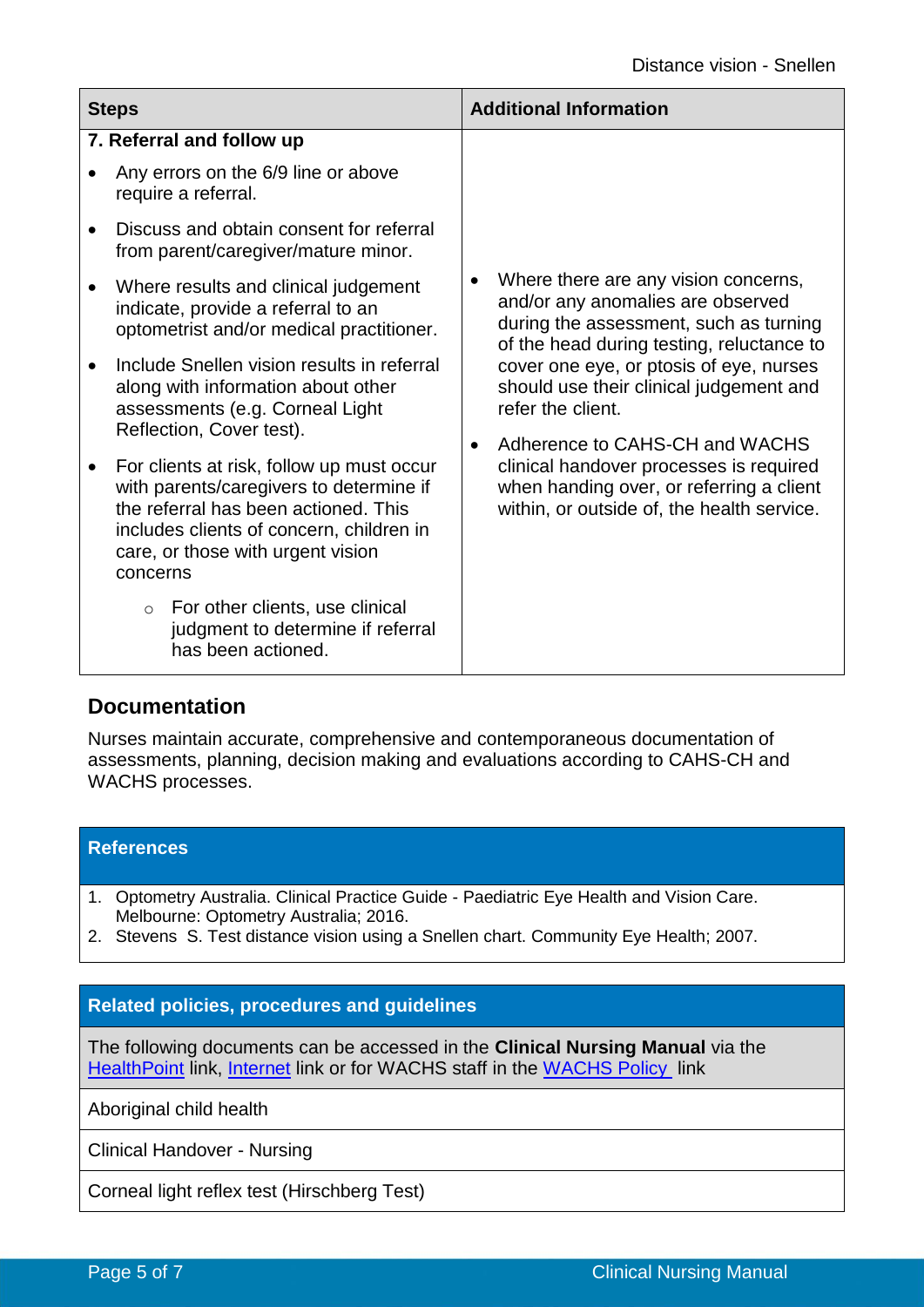#### Cover test

Distance Vision Testing (Lea Symbols Chart)

School-aged health services - primary

School-aged health services - secondary

[Vision](http://pmh.health.wa.gov.au/general/CACH/section3.htm) and Eye Health

Vulnerable Populations

The following documents can be accessed in the **CAHS-CH [Operational Manual](https://healthpoint.hdwa.health.wa.gov.au/policies/Pages/CACH-Operational-Policies.aspx)** 

Client Identification

Consent for Services

Infection Control manual

Language Services

The following documents can be accessed in the [CAHS Policy Manual](https://healthpoint.hdwa.health.wa.gov.au/policies/Pages/CAHS-Policies-Corporate.aspx)

Fitness for Work

Occupational Safety and Health

The following documents can be accessed in [WACHS Policy](https://healthpoint.hdwa.health.wa.gov.au/policies/Pages/WACHS%20Policy%20Pages/WACHS-Policies.aspx) 

Enhanced Child Health Schedule

The following documents can be accessed in the [Department of Health Policy Frameworks](https://ww2.health.wa.gov.au/About-us/Policy-Frameworks)

Clinical Governance, Safety and Quality (Policy Framework)

Clinical Handover Policy [\(MP0095\)](https://ww2.health.wa.gov.au/About-us/Policy-frameworks/Clinical-Governance-Safety-and-Quality/Mandatory-requirements/Clinical-Handover-Policy)

Clinical Incident Management Policy [\(MP 0122/19\)](https://ww2.health.wa.gov.au/About-us/Policy-frameworks/Clinical-Governance-Safety-and-Quality/Mandatory-requirements/Clinical-Incident-Management-Policy)

### **Related CAHS-CH forms**

The following forms can be accessed from the **[CAHS-Community Health Forms](https://cahs-healthpoint.hdwa.health.wa.gov.au/cach/forms/Pages/default.aspx)** page on **HealthPoint** 

Clinical Handover/Referral Form (CHS663)

Clinical Handover/Referral Form – Electronic (CHS663E)

Referral to Community Health Nurse (CHS142)